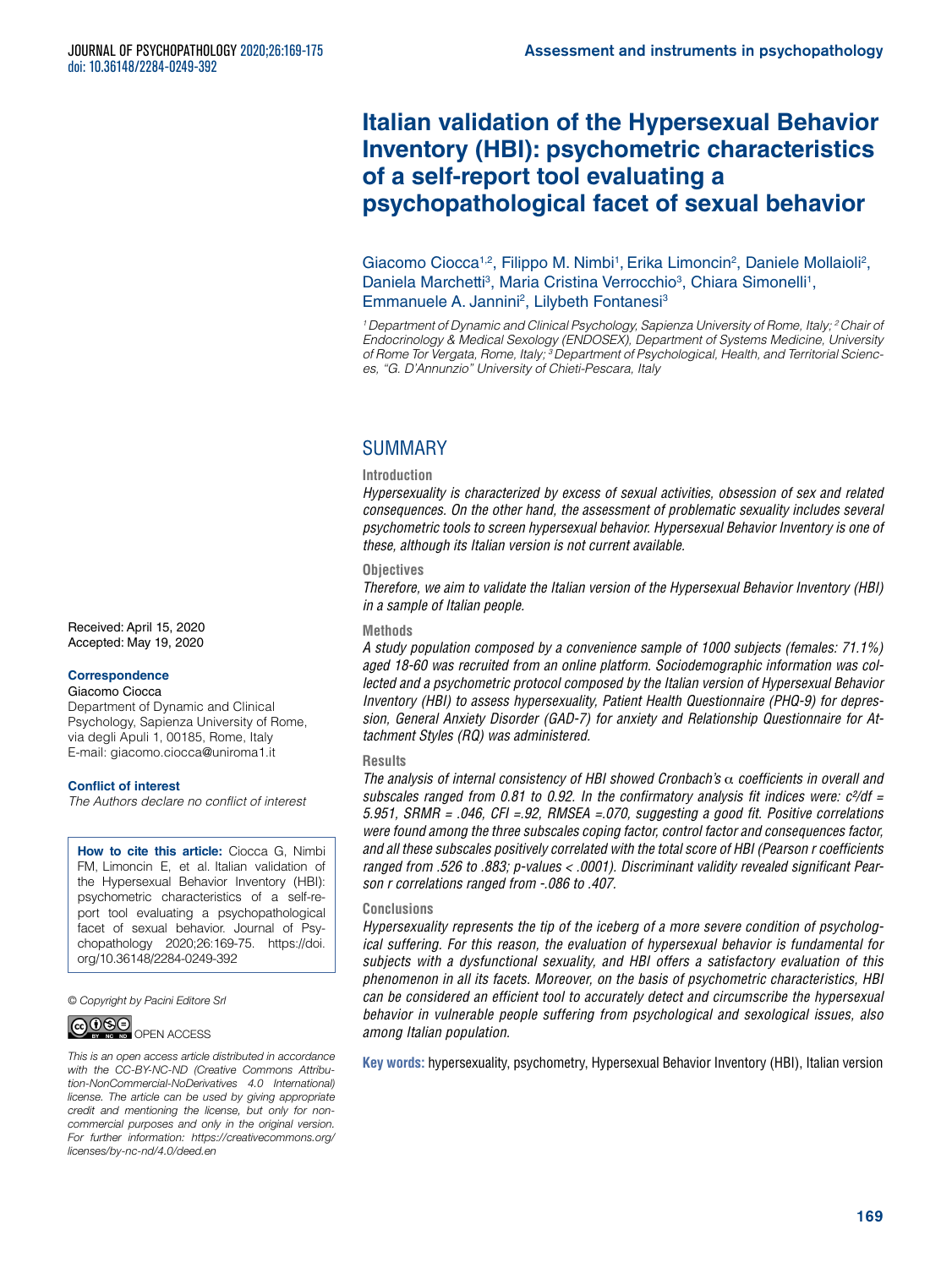# **Introduction**

The excess of sexual activities, the obsession of sex and the related consequences, is called hypersexuality. This condition includes the excess of compulsive masturbation, pornography, cybersex or telephone sex use, sexual activity with consenting adults, brothel/prostitution and strip/privé club frequentation <sup>1</sup>.

In this regards, the hypersexual/addicted subject attempts to antagonize depressive and anxiety states, dysphoric mood or stressful life events through sexual activities, although in a dysregulated way also derived by attachment, relational and emotional difficulties <sup>2-4</sup>.

Hence, hypersexuality can be also considered a defensive behavior against other psychological suffering and general psychopathological symptomatology, through unaware behavioral responses <sup>5,6</sup>. In this regard, the recent scientific debate has been on whether to include hypersexuality within the last version of the Diagnostic and Statistical Manual of Mental Disorders (DSM-5), with some proposals based on diagnostic criteria <sup>7</sup>. However, to date the psychiatric nosography does not consider hypersexuality a mental disorder *per se* 7,8. On the contrary, the World Health Organization has recently proposed to include the hypersexuality within the last version of the International Classification of Diseases (ICD-11) as a disorder of sexual compulsive behavior (CSBD) <sup>9</sup>. Notably, the CSBD is classified among impulse control disorders together with pathological gambling, intermittent explosive disorder, kleptomania, and pyromania 10,11.

The DSM-5 Work Group on Sexual and Gender Identity Disorders proposed possible detailed criteria for hypersexuality, with important considerations about the differential diagnosis 12,13. The proposal of DMS-5 can be regrouped as follow: (a) an excessive or disproportionate amount of time consumed by sexual thoughts, urges, and behaviors; (b) using sex in response to unpleasant affective states or to cope with stress; (c) multiple unsuccessful attempts to reduce or control sexual thoughts, fantasies, and behaviors; (d) continued preoccupation with and pursuit of sex despite negative consequences to self or others; and (e) volitional impairment 12,14,15.

On the basis of these criteria, the same authors have also developed a screening tool for hypersexuality named Hypersexual Disorder Screening Inventory (HDSI) composed by seven items along a five-point Likert scale, according to the proposed criteria for the classification of hypersexuality 13.

On the other hand, other questionnaires and psychometric tools were developed in order to evaluate hypersexual behavior, sexual addiction and sexual compulsivity 16. One of these is the Hypersexual Behavior Inventory (HBI) ideated by Reid et al., an interesting psychometric tool firstly validated on an outpatient sam-

ple of men 17. Also, this tool is based on DSM-5 proposal for hypersexual disorder and its criteria, with also a possible but not definitive cut-off score <sup>18,19</sup>. HBI is a selfreport psychometric test composed by 19 items along a five-points Likert scale. Its items, in the original version, by Reid were developed according to three main characteristics of hypersexuality: the deficit to control sexual urges (fantasies or activities); use of sex to cope with personal stressful states, (b) using sex to cope with unpleasant affective experiences or in response to stress; and (c) negative consequences related to sexual behavior <sup>17</sup>.

The validation process was made on a sample of 324 male American patients and the exploratory analysis factor confirmed three main factors named by the authors Control, Coping, and Consequences.

Moreover, the reliability evaluated through the Cronbach's alpha coefficient revealed high internal reliability for the overall scale ( $\alpha$  = .95) and subscales (Control  $\alpha$  = .94, Coping  $\alpha$  = .90, and Consequences  $\alpha$  = .87)<sup>15</sup>. For these reasons, HBI is a suitable tool to assess hypersexuality, and it is largely used in both research field and clinical practice, for the assessment of problematic sexuality and hypersexual behavior <sup>20,21</sup>. Moreover, another important study investigated and demonstrated the applicability of HBI among non-clinical subjects and into the general population, revealing excellent psychometric proprieties in large non-pathological sample 19.

However, at our knowledge the existing versions are the original ones in the English language, while only recently the Spanish and German language versions have been validated <sup>17,22,23</sup>. An Italian version of HBI is still not available, and we hypothesize that an Italian adaptation of HBI could be extremely useful to confirm the same psychometric properties of the original version and to properly assess hypersexual behaviors in an Italian context.

# Aim

Based on the above considerations, our aim is to validate the HBI in the Italian language and to administer it in a sample of Italian people.

# **Methods**

# Sample recruitment

A study population composed by a convenience sample of 1000 subjects aged 18-60 was recruited from an online platform through a snowball recruitment in the main social media. The study protocol was approved by the ethics committee of Department of Dynamic and Clinical Psychology, Sapienza University of Rome, for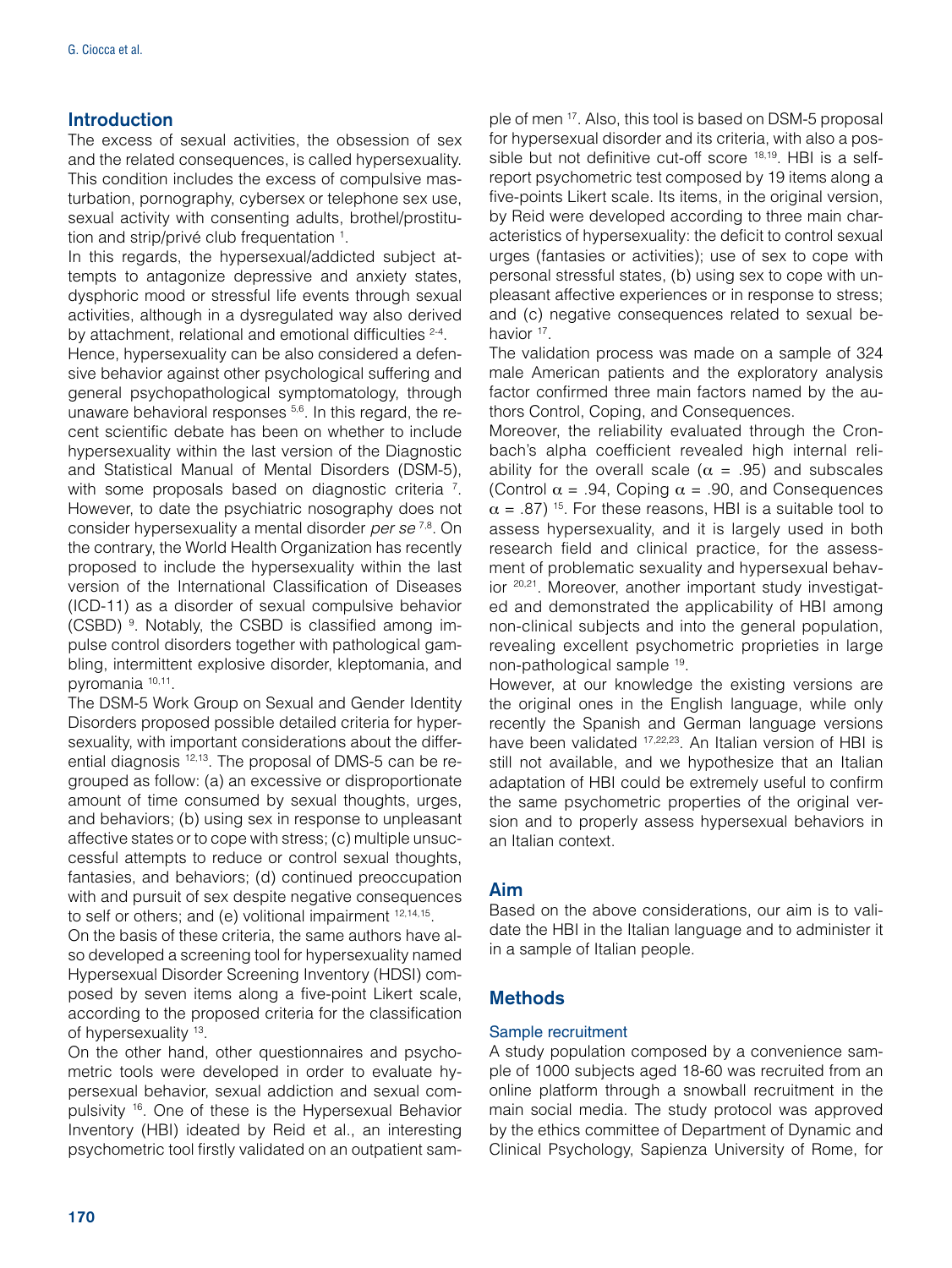investigations involving human subjects, in line with the Declaration of Helsinki. Moreover, all subjects signed an informed consent regarding the handling of personal data.

#### Assessment

We administered a protocol composed of a sociodemographic questionnaire including information as age, gender, partnership status and education, the Italian translation of the HBI to measure the hypersexual behavior, the main outcome measure of this study.

Moreover, to test discriminant validity referred to hypersexuality, we also administered the Patient Health Questionnaire (PHQ-9) and the Generalized Anxiety Disorder (GAD-7) to test depression and anxiety, respectively, and the Relationship Questionnaire to assess attachment and relational styles.

#### Hypersexual Behavior Inventory (HBI)

HBI, as previously mentioned, contains 19 items with a 5-point Likert scale  $(1 = \text{Never}; 5 = \text{Very often}).$  HBI calculates a total score about the tendency towards hypersexual behavior (higher scores indicate a major hypersexuality) and three subscales assessing three factors or domains linked to hypersexual behavior: *Coping* (Items 1, 3, 6, 8, 13, 16, and 18), *Control* (Items 2, 4, 7, 10, 11, 12, 15, and 17), *Consequences* (Items 5, 9, 14, and 19)*.* Possible scores range from 19 to 95. Examples of items or sentences of HBI are following: "I use sex to forget about the worries of daily life"; "Even though I promised myself I would not repeat a sexual behavior, I find myself returning to it over and over again"; "I sacrifice things I really want in life in order to be sexual" 17.

### HBI translation

We put the original version of the HBI through a forward and backward translation procedure, having developed a consensus of the authors who developed the scale. The translation and adaptation were carried out from English to Italian by two expert bilingual translators and a team of psychometrists, clinical psychologists and sexologists evaluated each item, according to an accurate understanding of the Italian people.

### Patient Health Questionnaire (PHQ-9)

PHQ-9 is a psychometric tool to evaluate depression. It is composed by nine items along a four Likert scale, "0" (not at all) to "3" (nearly every day). It is one of the most used, well validated tools in mental health and can be a powerful tool to assist clinicians with diagnosing depression 24,25.

### Generalized Anxiety Disorder 7-item (GAD-7)

GAD-7 is an easy to perform initial screening tool for generalized anxiety disorder. It is composed by seven items along a four Likert scale from 0 (Not at all) to 3 (Nearly every day). GAD-7 is a very useful tool anxiety symptoms and generalized anxiety and it is very used in clinical field for a primary screening 26.

#### Relationship Questionnaire (RQ)

RQ is a single item measure made up of four short paragraphs specifically evaluating the relational style according the model of Self and the Other. Each item is referred to a prototypical attachment style (secure, preoccupied, fearful and dismissing) along a 7-point Likert scale, although also a categorical choice is possible. We used the continuous measure of RQ  $27,28$ .

#### Statistical analysis

The *Statistical Package for Social Science* (SPSS) version 26 for Windows and AMOS were used to run the Confirmatory Factor Analysis (CFA) and the correlation between the variables. Continuous variables were represented statistically as mean and standard deviations. Categorical variables were represented as absolute and percentage frequencies. Internal consistency was assessed by the overall Cronbach  $\alpha$ coefficient following the 19 items of the HBI, and also for the three subscales:  $\alpha > .90$  are considered excellent indicators,  $\alpha$  comprised between .80 and .90 are good indicators, α included between .70 and .80 are evaluated as suitable, coefficient included between .70 and .80 are estimated as sufficient, and  $\alpha$  < .60 are insufficient indicators  $27$ . A correlation among the factors of HBI was carried out, with Pearson r coefficient. In addition, the relational style and the psychological suffering (anxiety and depression), were tested using Pearson r coefficient in correlation with HBI to establish the discriminant validity of HBI and to avoid eventual construct' overlap 29.

CFA was conducted the Maximum Likelihood as appropriate estimator: a three-factor model with 19 items and scales being allowed to correlate with each other as proposed by Reid and colleagues 17. Model fit was assessed by means of the following fit indexes (30): the χ²/df statistic; the *Root Mean Square Error of Approximation* (RMSEA) evaluating the fitting of the model to the general population (the RMSEA value indicates a good adaptation the more its value approaches "0", Browne and Cudek <sup>31</sup> suggest that values ranging from .05 and .08 are indicative of an adequate fit); the *Comparative Fit Index* (CFI) display scores between 0 and 1 (a value over .95 is considered excellent and a value between .90 and .95 considerate a good index) and the *(Standardized) Root Mean Square Residual* (SRMR) indicates the difference between the residuals of the sample covariance matrix and the hypothesized model, an acceptable value is considered less than .08.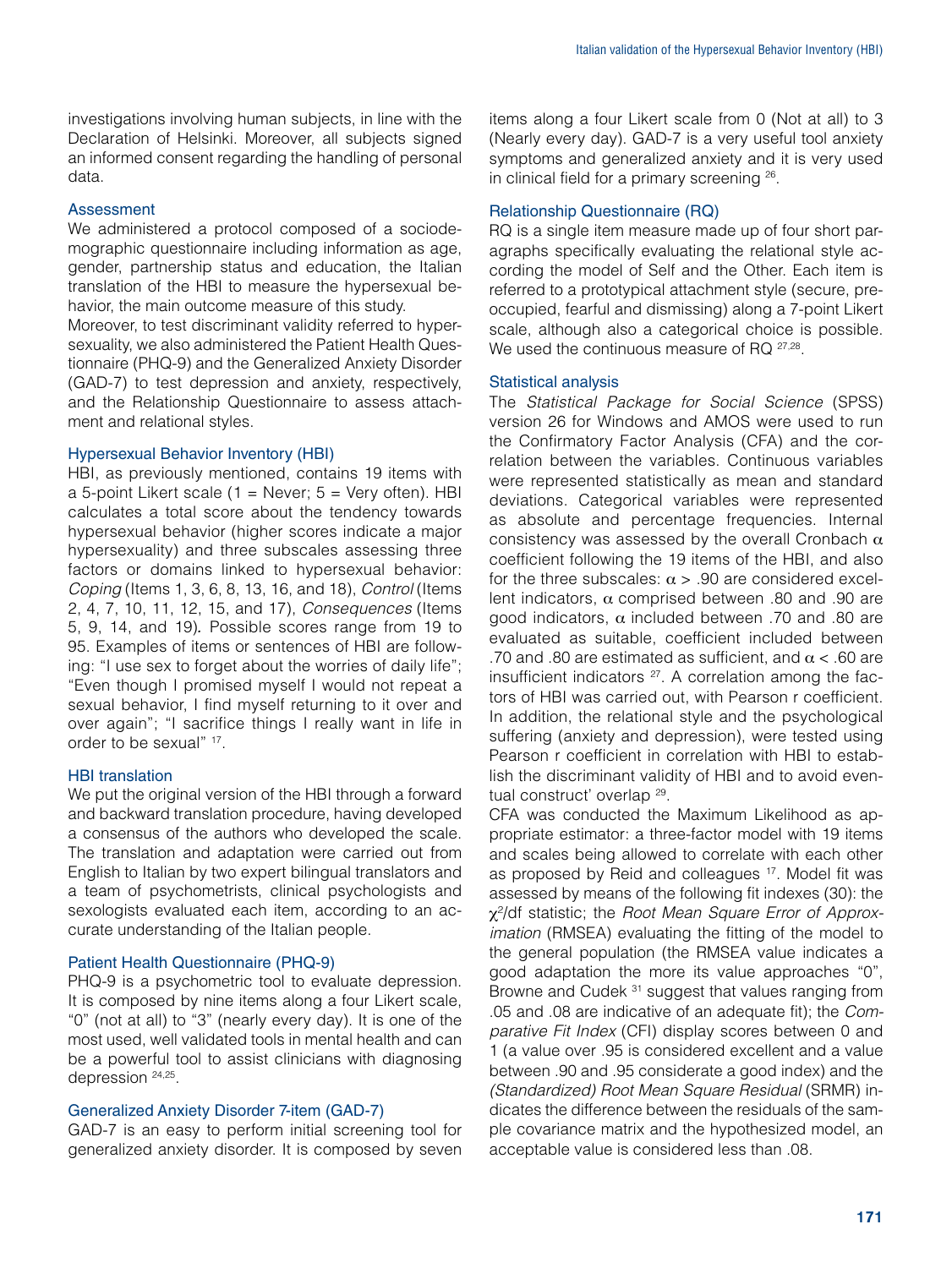# **Results**

# Sample

The sample recruited was composed by 1000 subjects [females: 711 (71.1%); males: 289 (28.9%)], with a mean age of  $29.58 \pm 10.94$  vears. Most subjects were in a relationship ( $n = 663$ ; 66.3%), while the 337 (33.7%) declared themselves as single. Education levels are distributed as follows: secondary education ( $n = 29$ ; 2.9%), high secondary education ( $n = 448$ ; 44.8), bachelor degree (273; 27,3%) master's degree (169; 16.9%), post-graduation degree (81; 8.1%) (Tab. I).

# **Reliability**

The analysis of internal consistency showed an overall Cronbach's  $\alpha$  coefficient of .925. In the three subscales, the Cronbach  $\alpha$  coefficient was .905 for coping factor, .868 for control factor, and .809 for consequences factor.

# Confirmatory analysis

We testes a theory driven model by means of a CFA (Fig. 1): a three-factors model with 19 items and scales being allowed to correlate with each other. Fit indices were:  $c^2$ /df = 5.951, SRMR = .046, CFI = .925, RMSEA =.070. According to these goodness-fit indices, a good adequacy of the model was shown, according to the norms, as suggested by the field literature  $32,33$ . Also, these results are similar to those obtained by Bothe and colleagues in a recent reanalysis of HBI in a large nonclinical sample (CFI = .940; RMSEA = .071)<sup>19</sup>. Table II shows the factors loading for 19 item and 3 factors, which are adequate.

### Correlation among HBI scales

Moreover, we found the positive correlations among the HBI domains. Each of the domains positively correlate

|                                                                                                                        | N(%)                                                              | M (SD)         |
|------------------------------------------------------------------------------------------------------------------------|-------------------------------------------------------------------|----------------|
| Age                                                                                                                    |                                                                   | 29.58; (10.94) |
| Gender<br>Female<br>Male                                                                                               | 711; (71.1)<br>289; (28.9)                                        |                |
| Education<br>Secondary<br><b>High Secondary School</b><br>Bachelor degree<br>Master's degree<br>Post-Graduation degree | 29; (2.9)<br>448; (44.8)<br>273; (27.3)<br>169; (16.9)<br>81(8.1) |                |
| Relationship status<br>Single<br>In a relationship                                                                     | 337; (33.7)<br>663; (66.3)                                        |                |



FIGURE 1. *Confirmatory factor analysis of HBI. Model shows standardized parameters estimat.* 

with another subscale of the HBI, e.g., the coping factor has a positive correlation with control factor ( $r = .596$ ;  $p < .0001$ ), with consequences ( $r = .639$ ;  $p < .0001$ ), and with the total score of the HBI ( $r = .883$ ;  $p < .0001$ ). In addition, control factor correlates positively with consequences factor ( $r = .590$ ;  $p < .0001$ ) and with the total score of the HBI ( $r = .829$ ;  $p < .0001$ ), and consequences factor has a positive association with the total score of the HBI ( $r = .829$ ;  $p < .0001$ ).

### Discriminant validity

In order to investigate the eventual construct' overlap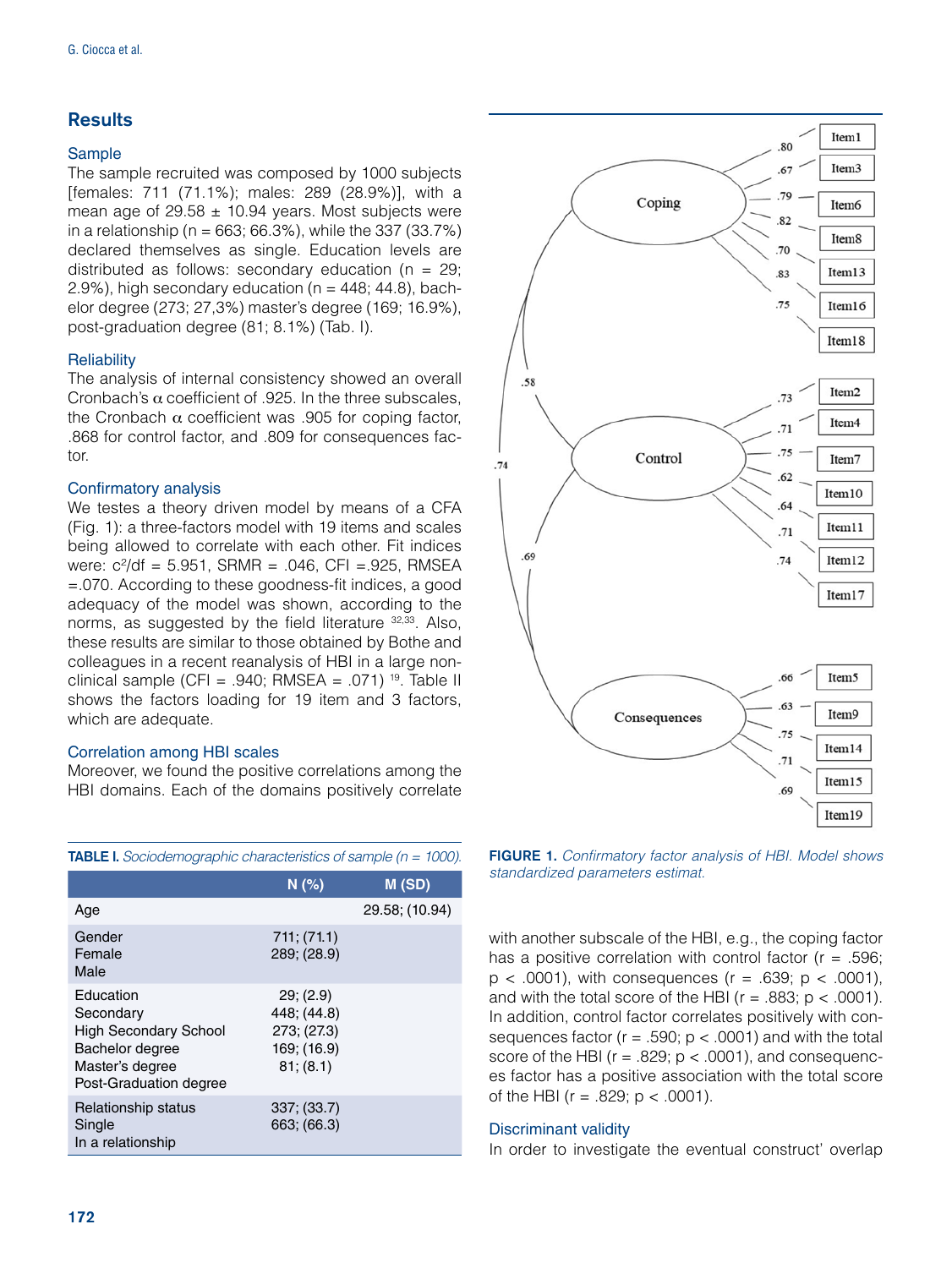|                  | <b>Coping</b> | <b>Control</b> | <b>Consequences</b> |
|------------------|---------------|----------------|---------------------|
| <b>Item</b>      |               |                |                     |
| HBI1             | .800          |                |                     |
| HBI <sub>2</sub> |               | .733           |                     |
| HBI <sub>3</sub> | .674          |                |                     |
| HBI4             |               | .715           |                     |
| HBI <sub>5</sub> |               |                | .657                |
| HBI <sub>6</sub> | .792          |                |                     |
| HBI7             |               | .749           |                     |
| HB <sub>18</sub> | .817          |                |                     |
| HBI9             |               |                | .635                |
| <b>HBI10</b>     |               | .623           |                     |
| <b>HBI11</b>     |               | .644           |                     |
| <b>HBI12</b>     |               | .709           |                     |
| <b>HBI13</b>     | .696          |                |                     |
| <b>HBI14</b>     |               |                | .753                |
| <b>HBI15</b>     |               |                | .713                |
| <b>HBI16</b>     | .835          |                |                     |
| <b>HBI17</b>     |               | .741           |                     |
| <b>HBI18</b>     | .747          |                |                     |
| <b>HBI19</b>     |               |                | .686                |

TABLE II. *Factor loadings of 19-items of HBI.*

among the HBI and its subscales and other related measures, Pearson correlational analyses were computed. We, therefore, have tested different but associated constructs as anxiety-depression symptoms and attachment styles, in the determination of discriminant validity. We found positive associations among HBI total score and PHQ-9 ( $r = .404$ ;  $p < .0001$ , GAD-7 ( $r = .326$ ;  $p$  < .0001), RQ-Secure ( $r = -0.086$ ;  $p$  < .05), RQ-Preoccupied (r = .250; p < .0001), RQ-Fearful (r = .236;  $p < .0001$ ), and RQ-Dismissing ( $r = .084$ ;  $p < .05$ ). Also, the HBI subscales of HBI revealed similar correlation coefficients as shown in Table III.

# **Discussion**

This study has provided the first validation of the HBI in the Italian language and it is proposing its implementation for the assessment of hypersexual behavior in both clinical and research contexts.

The easy and quick administration together with the good psychometric characteristics of this tool are the main qualities emerging after our validation, aspects that should encourage the use of HBI in Italy.

In particular, the internal consistency assessed with Cronbach's  $\alpha$  revealed high values for the overall coefficient and in the three subscales, that were similar to the original version <sup>17</sup>.

The CFA showed that the first-order model with three factors demonstrated an acceptable fit, and the factor loadings were adequate, as also the correlations between the factors. In comparison with the previous validation studies 17,34, the fit indices and the factor loadings were lower in our analysis. These lower values may be due to the diversity of the present large-scale sample, composed by a non-clinical population with a higher percentage of females. Nonetheless, our results overlap the ones obtained by previous validations, and the goodness of the model indices suggests that HBI is a reliable instrument to measure the hypersexual behavior in the general population 34. Moreover, the correlation coefficients among the scales demonstrated another good characteristic on the validity of this test. In this regard, the use of the scales of HBI is fundamental to better describe the hypersexuality. The scales of HBI represent a large strong point of this psychometric tool in the assessment of problematic sexuality together with its phenomenology. For instance, the Coping factor is considered a central factor for the hypersexual behavior in response to stress, anxiety or depression <sup>13</sup>. At the same time, the Control factor gives information about the emotionalcognitive aspects related to the hypersexuality and their functional or dysfunctional balance <sup>35</sup>. Conversely, the Consequences scale gives indication about the insight skill of a possible subject toward the dark side of hypersexual behavior which negatively impacts the quality of life, social and work functioning 36.

#### TABLE III. *Discriminant validity.*

|              | <b>Depression</b> | <b>Anxiety</b> | RQ<br><b>Secure</b> | <b>RQ</b><br><b>Preoccupied</b> | <b>RQ</b><br>Fearful | <b>RQ</b><br><b>Dismissing</b> |
|--------------|-------------------|----------------|---------------------|---------------------------------|----------------------|--------------------------------|
| <b>HBI</b>   | .404"             | .326"          | $-0.086$            | .250"                           | .236"                | .084*                          |
| Coping       | .407"             | .354"          | $-0.085$            | .246"                           | $.212$ <sup>**</sup> | .084"                          |
| Control      | .293"             | .210"          | $-0.96$             | .197                            | .193"                | .073                           |
| Consequences | .308"             | .239"          | $-.018$             | .177"                           | .193"                | .047                           |

*Correlation values in each cell indicate Pearson r; \*p < .05; \*\*p < .01*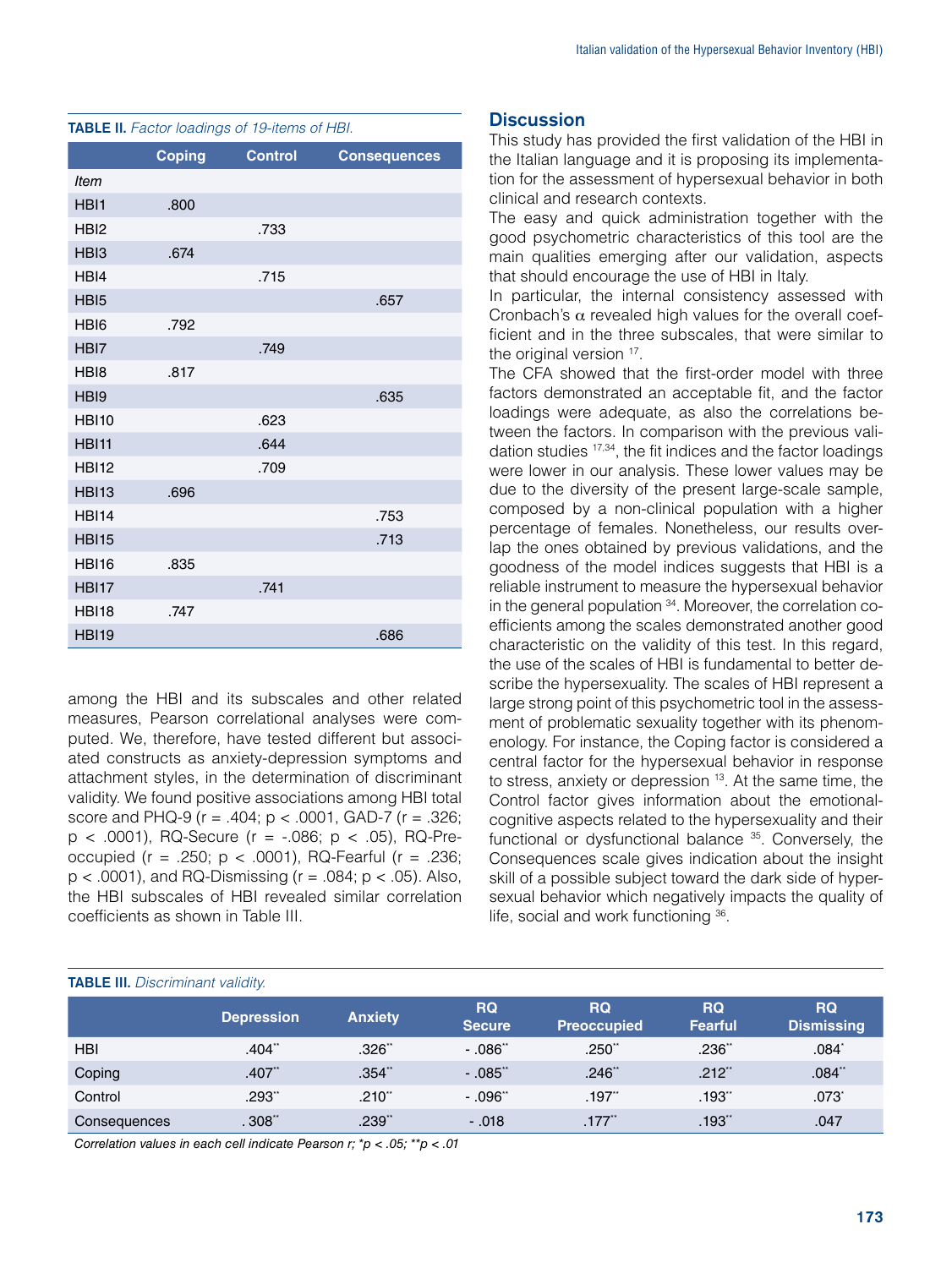From our analysis it also emerged that the HBI correlates with depression, anxiety and dimensions of insecure attachment, as previous literature demonstrated 2,3,37. However, these correlations with other psychometric measures are in line with the discriminant validity and, therefore we have observed no construct'overlap.

This is worth of noting because hypersexual behavior can be considered as a comorbid indicator of other forms of psychopathologies. On the other hand, in different cases, hypersexuality is a consequence of another primary mental or sexual disorder 6,37,38.

Indeed, the diagnosis of hypersexuality is conceptually very difficult, even though we can rely on the ICD-11 criteria for the sexual compulsive disorder. This is due to the low rate of the symptom. In fact, approximately the 1-3% of the population meets the criteria for hypersexual *per se* 19,39,40, although some studies also indicate a percentage up to 6% 40,41. Moreover, according to an ecumenic vision of diagnostic process, the psychometric assessment should be integrated into a more complex psychodiagnostic phase, implementing an evaluation of personality 8,34. Hypersexuality can be considered in fact both a behavioral reactive form to stressful life events, and a comorbidity factor to other psychopathologies <sup>6</sup>. Therefore, we have taken into consideration the Italian validation of HBI a useful tool for the assessment of a problematic sexuality into a more complex diagnostic process, to care of patients seeking professional help for dysregulated sexological conducts. At the same time, HBI is an effective tool in research even to set up an experimental protocol focused on a better knowledge of hypersexuality or related disturbances. This study suffers from some limitations, as the unbalanced gender distribution, although it is similar to most recruitment in convenience samples. Moreover, another limit is the non-clinical population recruited. Future investigations on patients, through case-control studies, will be necessary to establish a reliable cut-off score of HBI in Italian people.

# **Conclusions**

Italian validation of HBI has revealed good psychometric properties for the evaluation of hypersexual behavior. To date, HBI is a useful tool to recognize hypersexuality into the research protocol and the clinical practice. It should be considered the first choice test for evaluating this peculiar area of a problematic sexuality.

### Acknowledgements

We thank Dr. Rory C. Reid (Semel Institute for Neuroscience & Human Behavior, UCLA, USA) for its consent for the adaptation and validation of Hypersexual Behavior Inventory (HBI) on Italian population. Dr. Reid has ideated and validated the original version of HBI in 2011, as described in the article.

#### References

- Kaplan MS, Krueger RB. Diagnosis, assessment, and treatment of hypersexuality. J Sex Res 2010;47:181-98. [https://doi.](https://doi.org/10.1080/00224491003592863) [org/10.1080/00224491003592863](https://doi.org/10.1080/00224491003592863)
- <sup>2</sup> Gilliland R, Blue Star J, Hansen B, et al. Relationship attachment styles in a sample of hypersexual patients. J Sex Marital Ther 2015;41:581-92. [https://doi.org/10.1](https://doi.org/10.1080/0092623X.2014.958787.) [080/0092623X.2014.958787.](https://doi.org/10.1080/0092623X.2014.958787.)
- Reid RC, Carpenter BN, Spackman M, et al. Alexithymia, emotional instability, and vulnerability to stress proneness in patients seeking help for hypersexual behavior. J Sex Marital Ther 2008;34:133-49. [https://doi.](file:///Users/massimoarcidiacono/Desktop/Articoli%20SOPSI%202-15/Testi/ ) [org/10.1080/00926230701636197](file:///Users/massimoarcidiacono/Desktop/Articoli%20SOPSI%202-15/Testi/ )
- Zapf JL, Greiner J, Carroll J. Attachment styles and male sex addiction. Sexual Add Compul 2008;15:158-75. [https://doi.](https://doi.org/10.1080/10720160802035832) [org/10.1080/10720160802035832](https://doi.org/10.1080/10720160802035832)
- <sup>5</sup> Ciocca G, Limoncin E, Lingiardi V, et al. Response regarding existential issues in sexual medicine: the relation between death anxiety and hypersexuality. Sex Med Rev 2018;6:335-6. [https://doi.](https://doi.org/10.1016/j.sxmr.2018.02.002) [org/10.1016/j.sxmr.2018.02.002](https://doi.org/10.1016/j.sxmr.2018.02.002)
- <sup>6</sup> Castellini G, Rellini AH, Appignanesi

C, et al. Deviance or normalcy? The relationship among paraphilic thoughts and behaviors, hypersexuality, and psychopathology in a sample of university students. J Sex Med 2018;15:1322-35. <https://doi.org/10.1016/j.jsxm.2018.07.015>

- Association AP. Diagnostic and statistical manual of mental disorders.  $5<sup>th</sup>$  ed. Arlington, VA: American Psychiatric Publishing 2013. [https://doi.org/10.1176/appi.](https://doi.org/10.1176/appi.books.9780890425596) [books.9780890425596](https://doi.org/10.1176/appi.books.9780890425596)
- <sup>8</sup> Ciocca A, Solano C, D'Antuono L, et al. Hypersexuality: the controversial mismatch of the psychiatric diagnosis. Journal of Psychopathology 2018;24:187-91.
- <sup>9</sup> Potenza M, Voon V, Kor A, et al. Is excessive sexual behavior an addictive disorder? Lancet Psychiatry 2017;4. [https://](https://doi.org/10.1016/S2215-0366(17)30316-4) [doi.org/10.1016/S2215-0366\(17\)30316-4](https://doi.org/10.1016/S2215-0366(17)30316-4)
- <sup>10</sup> WHO. International Classification of Diseases (ICD-11), 2018.
- <sup>11</sup> Grant J, Atmaca M, Fineberg NA, et al. Impulse control disorders and "behavioral addictions" in the ICD-11. World Psychiatry 2014;13:125-7. [https://doi.org/10.1002/](https://doi.org/10.1002/wps.20115) [wps.20115](https://doi.org/10.1002/wps.20115)
- <sup>12</sup> Kafka MP. Hypersexual disorder: a pro-

posed diagnosis for DSM-V. Arch Sex Behav 2010;39:377-400. [https://doi.](https://doi.org/10.1007/s10508-009-9574-7) [org/10.1007/s10508-009-9574-7](https://doi.org/10.1007/s10508-009-9574-7)

- <sup>13</sup> Reid RC, Carpenter BN, Hook JN, et al. Report of findings in a DSM-5 field trial for hypersexual disorder. J Sex Med 2012;9:2868-77. [https://doi.org/10.1111/](https://doi.org/10.1111/j.1743-6109.2012.02936.x) [j.1743-6109.2012.02936.x](https://doi.org/10.1111/j.1743-6109.2012.02936.x)
- <sup>14</sup> Reid RC, Carpenter BN. Demoralization, hypomanic activation, and disconstraint scores on MMPI-2 scales as significant predictors of hypersexual behavior. Sexual Add Compul 2009;16:173-89. [https://](https://doi.org/10.1080/10720160903202448) [doi.org/10.1080/10720160903202448](https://doi.org/10.1080/10720160903202448)
- <sup>15</sup> Reid RC, Carpenter BN. Exploring relationships of psychopathology in hypersexual patients using the MMPI-2. J Sex Marital Ther 2009;35:294-310. [https://doi.](https://doi.org/10.1080/00926230902851298) [org/10.1080/00926230902851298](https://doi.org/10.1080/00926230902851298)
- <sup>16</sup> Montgomery-Graham S. Conceptualization and assessment of hypersexual disorder: a systematic review of the literature. Sex Med Rev 2017;5:146-62. [https://](https://doi.org/10.1016/j.sxmr.2016.11.001) [doi.org/10.1016/j.sxmr.2016.11.001](https://doi.org/10.1016/j.sxmr.2016.11.001)
- Reid RC, Garos S, Carpenter BN. Reliability, validity, and psychometric development of the Hypersexual Behavior Inventory in an outpatient sample of men. Sex